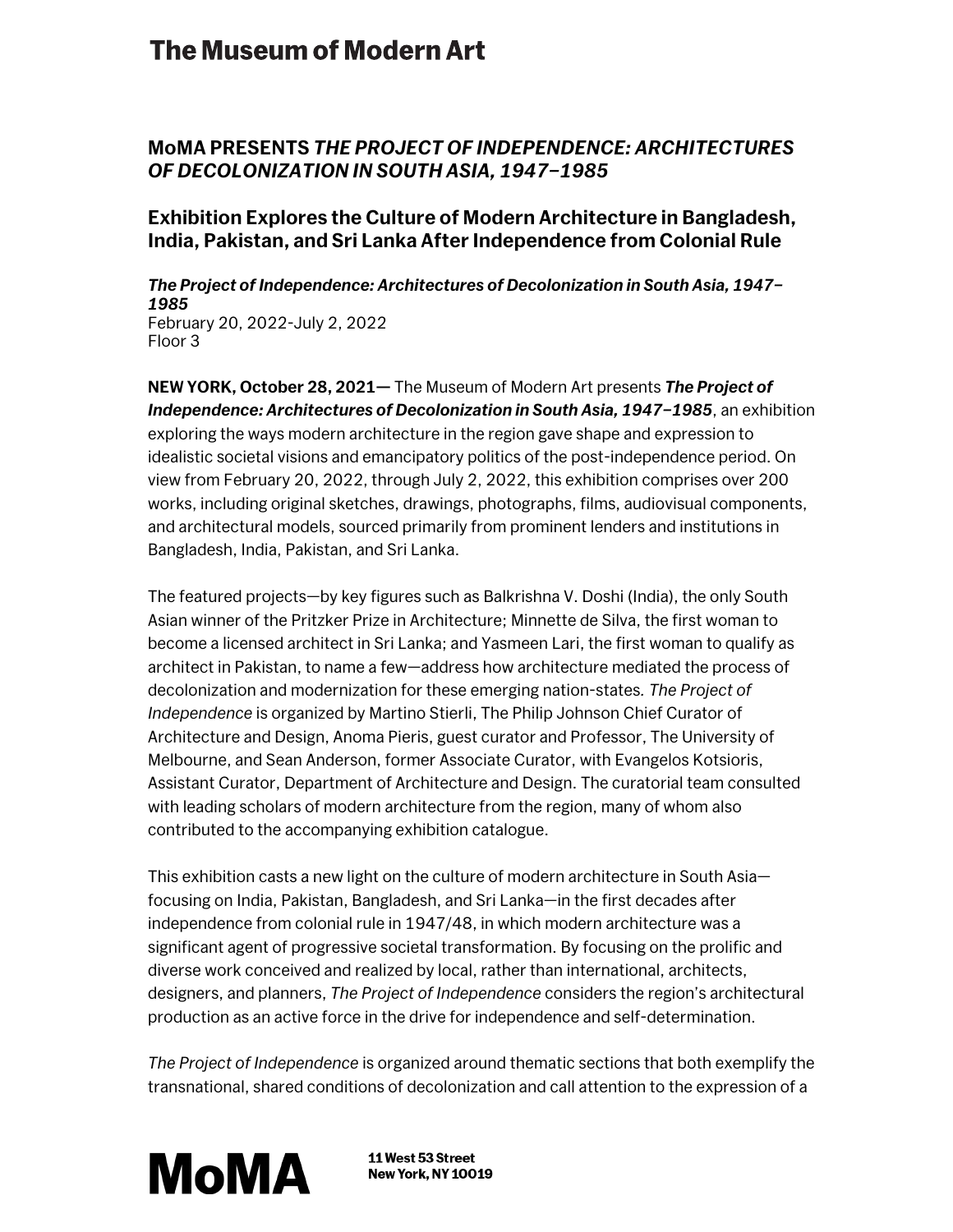modernist architectural idiom in response to specific conditions, such as materials available, craft traditions, or the organization of labor:

- In a large section on **Institution Building**, Charles Correa and Mahendra Raj's Sardar Vallabhai Patel Municipal Stadium in Ahmedabad (1959–66) demonstrates the ways in which structures such as government institutions, theaters, places of worship, and stadiums underlie the social, political, and cultural forces at work transforming South Asian societies post-independence.
- A section on **Education** includes seminal examples, such as Muzharul Islam's College of Arts and Crafts (Institute of Fine Arts) at Dhaka University, Bangladesh (1953–55), that explore the ways in which governments' significant investment in building institutions of higher education were directed toward creating self-reliant societies.
- **Political Spaces** includes key projects such as Raj Rewal and Mahendra Raj's Hall of Nations in Pragati Maidan, New Delhi (1970–72), which was built on the 25th anniversary of India's independence and served as a symbol of industrial progress and an embrace of innovative engineering and design.
- **Industry and Infrastructure** features the Ceylon Steel Corporation Office Building at Oruwela (1966–69), by the seminal Sri Lankan architect Geoffrey Bawa, as well as Achyut Kanvinde's Dudhsagar Dairy in Mehsana, India (1970–73), one of the iconic structures representing India's push toward the industrialization of agricultural production.

A common thread across all sections is how material cultures shaped an experimental expression of modern architecture in the region, leveraging localized conditions of largely pre-industrial labor.

A newly commissioned photographic portfolio by architectural photographer Randhir Singh punctuates these thematic sections, presenting some of the region's most impactful projects through a contemporary lens. In addition, the curatorial team collaborated with a group of students at the Cooper Union who will be constructing a number of new models of particularly inventive projects, such as Valentine Gunasekara's Tangalle Bay Hotel in Sri Lanka (1968—1972) and Anwar Said's "C" Type Mosque (Ahle Hadith Mosque) in Islamabad (1969–73/1975–77).

*The Project of Independence* is accompanied by a scholarly catalogue—one of the few publications to offer a transnational discussion of modern architecture in South Asia. The catalogue includes essays by a group of leading scholars in the field—including Kazi Khaleed Ashraf, Nonica Datta, Prajna Desai, Da Hyung Jeong, Farhan Karim, Evangelos Kotsioris, Saloni Mathur, Rahul Mehrotra, Mrinalini Rajagopalan, Peter Scriver and Amit Srivastava, and Devika Singh—Singh's commissioned photography, and archival reproductions.